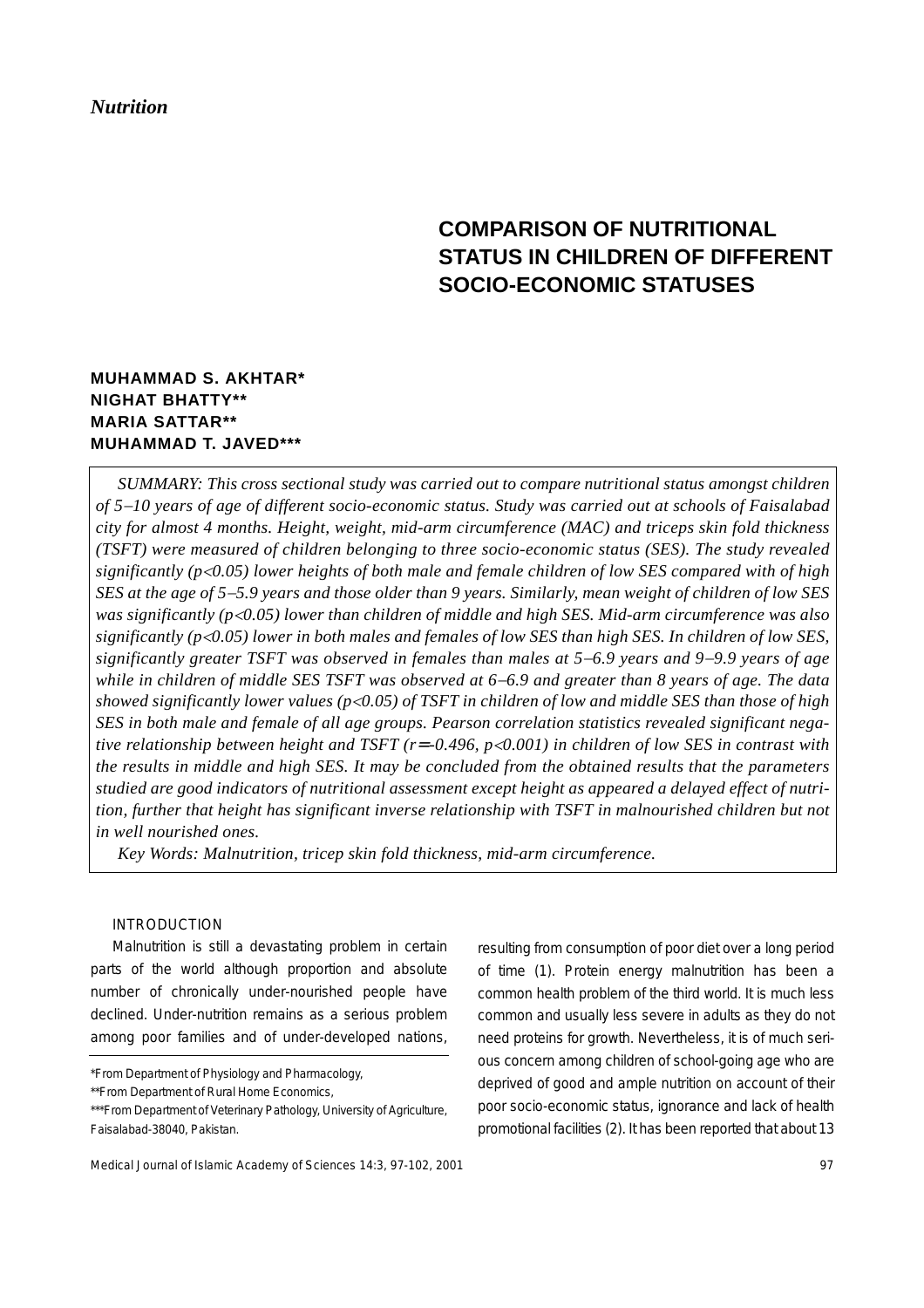|                                         |        | Male       |               | Female  | Total |
|-----------------------------------------|--------|------------|---------------|---------|-------|
| Socio-economic statuses                 | Number | Age $(\%)$ | <b>Number</b> | Age (%) |       |
| Low income up to Rs. 5.000/-            | 63     | 24.7       | 62            | 24.3    | 125   |
| Middle income between Rs. 10.000-15.000 | 27     | 10.58      | 30            | 11.76   | 57    |
| High income above Rs. 20.000            | 37     | 14.5       | 36            | 14.12   | 73    |
| Total                                   | 127    | 50         | 128           | 50      | 255   |

Table 1: Distribution of children (male and female) of age 5 to 10 years in 3 different socio-economic groups.

million infants and children, less than five years of age, die each year in developing countries and most of these deaths are attributed to under-nutrition (3). Since children at primary school age are in active growth period, deficiency of protein and energy would lead to failure of growth in terms of weight and height. According to WHO criteria, 52% of young children in under-developed countries are considered normal, while 48% of them are malnourished and 10% of them are severely malnourished (4). Assessment of nutritional status of a patient is important and approach of nutritional assessment involves anthropometric observations, biochemical tests, clinical observations and diet evaluation. However, individual nutritional status has been reported to vary on the basis of person's living conditions, available food supply, health and socio-economic status (5). There has been, therefore, a continuous need to make community assessment at regular intervals. Thus an investigation has been conducted to compare nutritional status of 5−10 years old school-going children of the three socio-economic statuses of the population in the developed city of Faisalabad as it might have changed during the last decades. It was expected that data collected in this investigation would provide useful information for the policy makers or planners.

### MATERIALS AND METHODS

The study was conducted on 255 school children of 5−10 years of age in the selected schools and were grouped into socio-economic statuses 1 to 3. The study is cross sectional and analytical. Pertinent information was obtained from different schools as each school was selected to represent one of 3 socio-economic statuses. The Beacon House Public School and Sherry Public School have most of the students belonging to high socio-economic status. Similarly, Laboratory Girls High

School, Laboratory Boys High School, Webster Public School, Little Scholars Public School were selected to represent middle socio-economic status and Government Sabria Sirajia Elementary School, Government M.C. Girls Primary School No. 3 of Faisalabad were selected to represent low socio-economic status. The monthly income of most of the parents of children belonging to high socio-economic status was above 20.000, of the middle it was between 10.000 − 15.000 and of low class it was below 5.000 rupees. The distribution of children selected for the study with respect to socio-economic status and sex has been given in Table 1.

An interviewing schedule was employed to collect the required information which was tested to ensure accuracy and work ability. Socio-economic status of children was also assessed with the help of certificates (salary, etc.) submitted to schools indicating annual income of parents. The nutritional status of children was assessed by the help of anthropometric measurements that included height and weight.

Mid-arm circumference (MAC) was measured half way between the acromian process of the scapula and the tip of the elbow. Triceps skin fold thickness (TSFT) measurements were made at a point over the tricep muscle midway between the acromian and olecranon processes on the posterior aspect of the arm. The data obtained were subjected to analysis of variance technique and means were compared by using Duncan's multiple range test. Pearson correlation statistics was also computed between various parameters to find out the type of relationship between various parameters by using SAS statistical software package (6).

#### **RESULTS**

The mean height of children of low, middle and high socio-economic statuses (SES) varied from 102−128, 141−188 and 113 and 145 cm, respectively (Table 2). The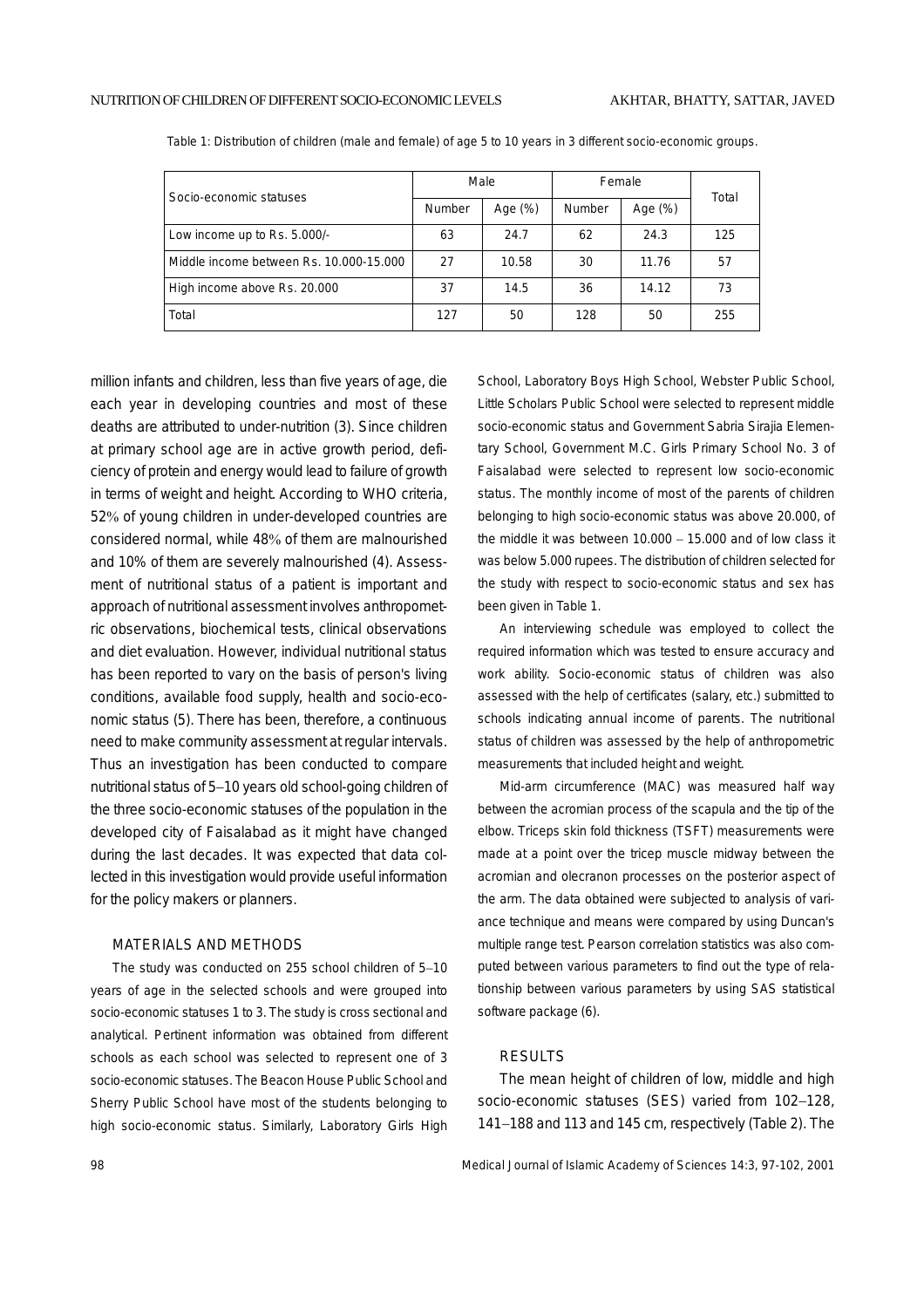height varied significantly between male and female of low SES at the age of 5−5.9 years with higher height in males than females, but statistically non-significant difference was observed between male and female at other ages and in middle and high SES in all age groups. The data also revealed that the height of children of both male and female was significantly lower in children of low SES compared with children of high SES at the age of 5−5.9 years and those greater than 9 years old and in females of low SES.

The mean weight of children of low, middle and high SES varied from 16.5−24, 18.0−33.2 and 25.16−45.57 kg, respectively (Table 2). Mean weight of children showed non-significant difference at all ages between male and female except in age group 5−5.9 of high SES, where higher (p<0.05) weight was observed in males than females (Table 2). The weight of children (both male and female) was significantly lower in children of low SES than children of middle and high SES, while it was lower in children of middle than of high SES.

The mean mid-arm circumference varied from 14.4− 17.1, 15.8−19.6 and 19.9-22.8 cm, respectively in children of low, middle and high SES of 5−10.9 years of age (Table 2). The data on mid-arm circumference showed non-significant difference between male and female at all ages and in each SES except at age 9−9.9 years of low SES where it was significantly higher in female than male children. The data also revealed that mid-arm circumference was significantly lower in children (both male and female) of low than high SES, however, in majority of age groups non-significant difference was observed between children of low and middle, as well as between children of middle and high SES.

The mean triceps skin fold thickness varied from 4.72−9.5, 7.67−13.95 and 11.5−17.43 mm in children of low, middle and high SES of 5−10.9 years of age (Table 2). In children of low SES, significantly greater TSFT was observed in females than males at 5−6.9 years and 9−9.9 years of age, while in other age groups, this difference was non-significant, though female had relatively higher values of TSFT at all other ages. In children of middle SES, significant difference was observed in TSFT between male and female of 6−6.9 and greater than 8 years of age. It was significantly high in females than males of 6-6.9 years of age, while it was otherwise high in

Medical Journal of Islamic Academy of Sciences 14:3, 94−99, 2001 99

males than females in those of greater than 8 years of age. In children of high SES, non-significant difference was observed between male and female children. The data showed significantly lower values of TSFT in children of low and middle SES than those of high SES in both male and female in all age groups.

Application of Pearson correlation statistics revealed significant positive relationship between height, weight, MAC and TSFT in children of middle and high SES. Similarly, significant positive relationship was observed between weight and MAC (r=0.769; p<0.0001), height and TSFT (r=0.659; p<0.0001) and between MAC and TSFT (r=0.562; p<0.005). However, significant negative relationship was observed between height and TSFT  $(r=0.496; p<0.001)$ , while a non-significant but negative relationship was observed between height and weight as well as between height and MAC in children of low SES.

### **DISCUSSION**

Malnutrition has been reported to be a serious nutritional problem of school-going children in the developing countries including Pakistan and is reported to be serious in families of low socio-economic status (5). The present study was conducted to determine the height, weight, skin fold thickness and mid-arm circumference as indicators of growth and nutritional status of children of low, middle and high socio-economic status. It revealed that mean heights as 108, 110, 118 cm in males, while 102, 108 and 113 cm in females of low, middle and high socio-economic statuses (SES) at the age of 5−5.9 years. These results are almost similar to earlier findings of height of 109−138 cm in the children of Faisalabad (7). The random sampling revealed an estimated increase of 4, 6 and 5 cm/year in height of male, while 4.6, 6.6 and 6 cm/year in height of female children of low, middle and high SES. Earlier, an increase of 4.02 cm/year has been reported in children of Punjab (8). The present findings suggest a slight increase in height/year of children reported earlier, while no association of height with sex even with respect to SES and that effect on height in each SES is similar in both males and females in children up to 9 years of age. However, the present data have showed significantly lower height in both males and females of low SES than children of high SES at age 9−10.9 years. This has indicated that the effect of SES on height becomes evident at later ages of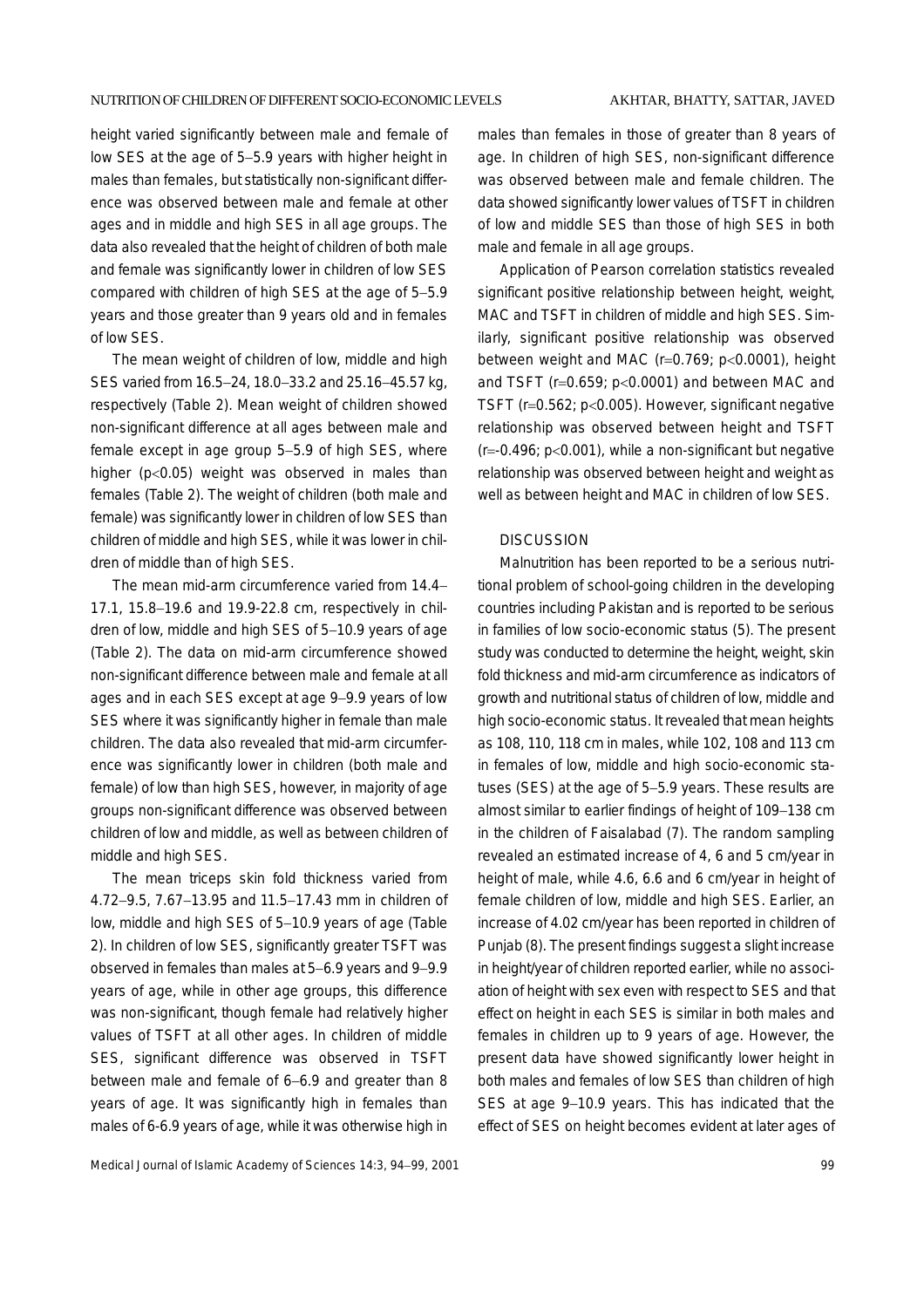| Socio-economic<br>statuses  | $5-5.9$ years |                                     | $6-6.9$ years                         |                          | $7-7.9$ years                                                                     |                                     | 8-8.9 years                                           |                                                             | $9-9.9$ years                                                             |                                                         | 10-10.9 years           |                   |
|-----------------------------|---------------|-------------------------------------|---------------------------------------|--------------------------|-----------------------------------------------------------------------------------|-------------------------------------|-------------------------------------------------------|-------------------------------------------------------------|---------------------------------------------------------------------------|---------------------------------------------------------|-------------------------|-------------------|
|                             | Male          | Female                              | Male                                  | Female                   | Male                                                                              | Female                              | Male                                                  | Female                                                      | Male                                                                      | Female                                                  | Male                    | Female            |
| Height                      |               |                                     |                                       |                          |                                                                                   |                                     |                                                       |                                                             |                                                                           |                                                         |                         |                   |
| Low                         | 108 A±4.08    | 102 B±2.31                          | $112 \pm 2.31$                        | 110±4.62                 | 116±2.31                                                                          | 114±3.46                            | $120 \pm 2.31$                                        | 118 b $\pm$ 1.15                                            | 124 b±2.31                                                                | 120 b±3.46                                              | 128 b±1.15              | 125 b±2.89        |
| Middle                      | 110±3.53      | $108 \pm 2.25$                      | 118±5.77                              | 116±5.46                 | 120±3.46                                                                          | $122 \pm 2.31$                      | 125±2.89                                              | 130 $a \pm 3.46$                                            | 132 ab±3.46                                                               | 133 $a \pm 1.73$                                        | 140 a±2.31              | 141 $a \pm 2.31$  |
| High                        | 118±3.26      | $113 \pm 2.98$                      | $123 \pm 3.46$                        | 121±4.04                 | 124±3.46                                                                          | 123±3.46                            | 128±2.30                                              | 126 ab±3.45                                                 | 138 $a \pm 2.31$                                                          | 137 a±1.74                                              | 143 a±1.73              | 145 a±2.30        |
| Weight                      |               |                                     |                                       |                          |                                                                                   |                                     |                                                       |                                                             |                                                                           |                                                         |                         |                   |
| Low                         |               | 16.5 b±0.82 15.9 b±0.82             | 17.5 c±0.59                           | 17.0 c±0.58              | 19.5 c±0.59                                                                       | 18.5 c±0.58                         | 20.6 c±0.59                                           | 20.0 b±0.58                                                 | 21.1 c±0.58 23.4 c±0.58 23.3 c±0.59                                       |                                                         |                         | 24.6 c±0.49       |
| Middle                      | 18.5 b±0.82   | 18.0 b±0.81                         | 21.7 b±0.57                           | 21.2 b±0.57              | 23.5 b±0.56                                                                       | 21.8 b $\pm$ 0.56 24.0 b $\pm$ 0.56 |                                                       | 26.7 $a \pm 0.57$                                           | 29.3 b±0.59                                                               | 30.4 b±0.47                                             | 31.9 b±0.49             | 33.2 b±0.57       |
| High                        |               | 29 Aa±0.83 25.5 Ba±0.82 26.3 a±0.58 |                                       | 27 a±0.56                | 25.5 a±0.57                                                                       | 25.2 a±0.58 28.0 a±0.47             |                                                       | $\vert$ 26.3 a±0.49 $\vert$ 42.9 a±0.54 $\vert$ 42.3 a±0.59 |                                                                           |                                                         | 45.6 $a \pm 0.51$       | 44 a±0.51         |
| Mid-arm circumference       |               |                                     |                                       |                          |                                                                                   |                                     |                                                       |                                                             |                                                                           |                                                         |                         |                   |
| Low                         | 14.5 c±0.41   | 14.4 c±0.58                         | 14.8 b±0.58                           | 14.6 b±0.56              | 15.2 b±0.56                                                                       | 15.6 b±0.23                         | 15.5 b±0.85                                           |                                                             | 15.5 b±0.14 15.7 Bc±0.29 17.1 Ab±0.06 16.9 b±0.06 16.7 c±0.12             |                                                         |                         |                   |
| Middle                      | 15.9 b±0.42   | 16.8 b±0.59                         | 15.8 b±0.56                           |                          | 16.6 b±0.57 16.8 ab±0.59 16.7 ab±0.17 17 ab±0.17                                  |                                     |                                                       | 18 ab±0.23                                                  | 18 b±0.12                                                                 | 18.7 ab $\pm$ 0.12 18.6 ab $\pm$ 0.11 19.6 b $\pm$ 0.17 |                         |                   |
| High                        | 19.9 a±0.41   | 19.9 a±0.56                         | 18.6 a±0.57                           | 19.6 a±0.58              | 18.6 a±0.58                                                                       | 17.9 a±1.06                         | 18.9 a±0.18                                           | 18.7 a±0.17                                                 | 22.0 a±0.18 22.8 a±0.19                                                   |                                                         | 22.5 a±0.12 22.7 a±0.11 |                   |
| Triceps skin fold thickness |               |                                     |                                       |                          |                                                                                   |                                     |                                                       |                                                             |                                                                           |                                                         |                         |                   |
| Low                         | 4.7 Bc±0.01   | $7.4$ Ab $\pm$ 0.01                 | $5.4$ Bb $\pm$ 0.08 7.3 Ac $\pm$ 0.23 |                          | 7.5 c±0.12                                                                        | 8.1 $b \pm 0.23$                    | 6.7 $c \pm 0.07$                                      | 7.5 b±0.23                                                  | 7.4 Bc±0.23 9.5 Ab±0.29                                                   |                                                         | 8.2 c±0.23              | 9.4 $b \pm 0.17$  |
| Middle                      | 9.0 b±0.16    | 7.7 b±0.06                          |                                       | 7.6 Bb±0.10 10.5 Ab±0.28 | $9.5 b \pm 0.29$                                                                  |                                     | 9.4 ab $\pm$ 0.29 9.8 Ab $\pm$ 0.17 8.0 Bb $\pm$ 0.21 |                                                             | 13.1 Ab $\pm$ 0.29 9.0 Bb $\pm$ 0.28 13.9 Ab $\pm$ 0.24 9.6 Bb $\pm$ 0.19 |                                                         |                         |                   |
| High                        | 13.5 a±0.31   | 15.0 $a \pm 1.51$                   |                                       |                          | 13.0 a±2.19   14.0 a±0.23   11.4 a±0.17   11.5 a±0.29   11.5 a±0.44   12.3 a±0.21 |                                     |                                                       |                                                             |                                                                           | 17.4 a±0.17   16.4 a±0.23   17.4 a±0.21                 |                         | 16.8 $a \pm 0.16$ |

AKHTAR, BHATTY, SATTAR, JAVED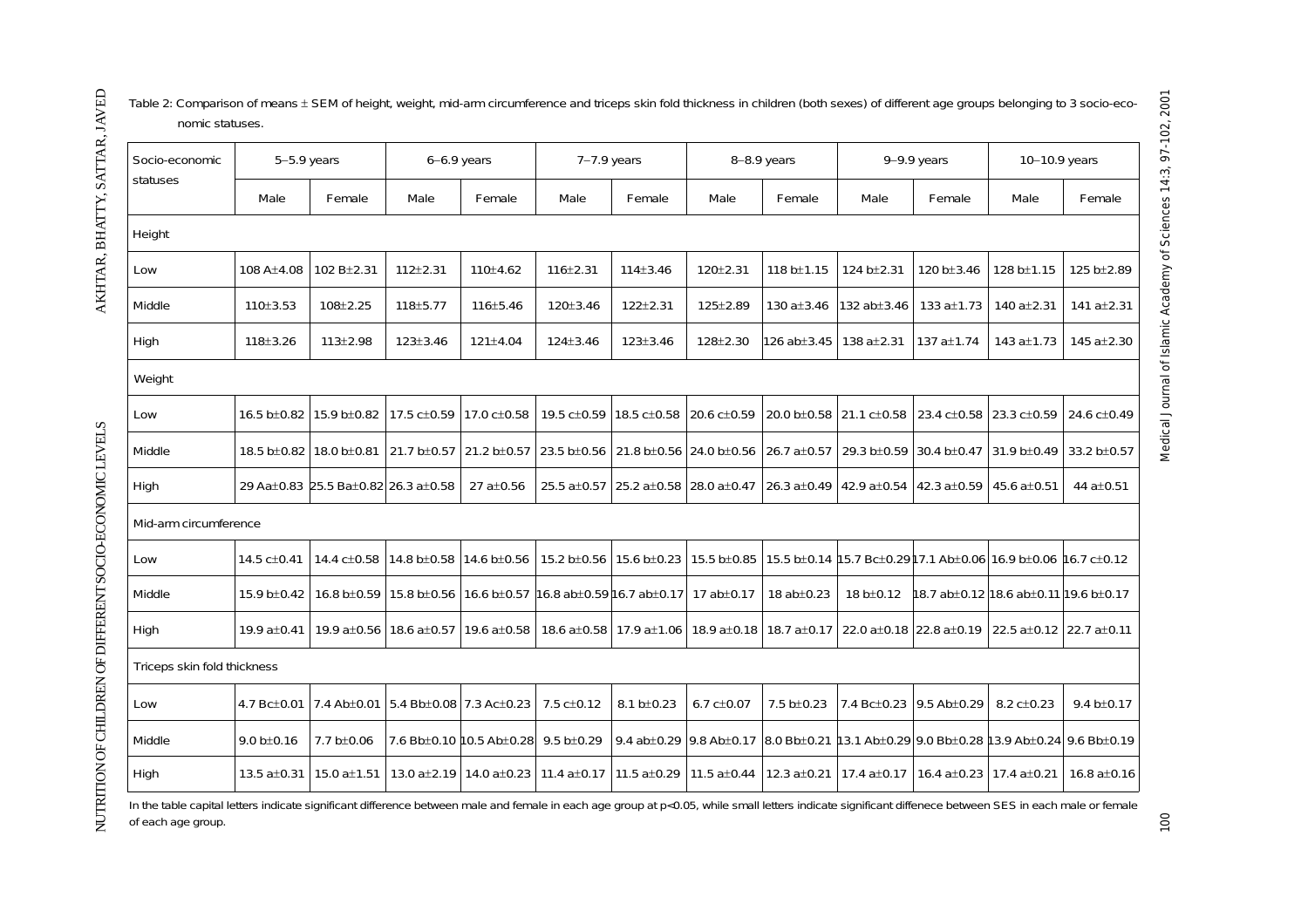development and is not an immediate effect. Similarly, a study in USA has indicated the low height in children of poor families (9). The data on weight have suggested an immediate effect of SES of families with significantly (p<0.05) lower weight in children of low than high SES even at less than 6 years as well as at later ages. Earlier studies also indicate the effect of SES on both height and weight of children (9, 10). Thus it can be stated that the effect of energy intake on height is delayed, while on weight is immediate. The data with reference to body weight suggested a random increase of mean of 1.36, 1.74 kg in males and females of low SES, 2.68, 3.04 of middle and 3.32, 3.7 of high SES. An increase appears in weight with increase in SES, however, the increase in weight of females is relatively higher than males with respect to increase on per year basis. It may be because of lower level of activity in females than males, as females remain most of the time at homes and invariably find more opportunities to eat various foods compared to male children. In an earlier study an increase of 2.87 kg/year in weight has been reported (8). The present results are also in agreement with those earlier reported with highest mean weight in children of urban educated and elite group (10).

Mid-arm circumference increased with the increase of age and with the improvement of SES and was significantly higher in children of high than low SES. However, it did not differ with male and females. It increased at rate of 0.10, 0.46 cm in male and female of low SES, while it increased at rates of 0.54, 0.36 and 0.52, 0.56 cm in males and females of middle and high SES, respectively. It appears that SES has some effect on MAC as well, particularly in male children of poor SES. Similarly, a study in Bangladesh also had similar observation and lower MAC was related with low energy intakes (11). Similar observations were recorded in children of Brazil (12). Triceps skin fold thickness increased at the rate of 0.41, 0.30; 0.98, 0.35 and 0.79, 0.35 cm in males and females of low, middle and high SES, respectively. These results suggest higher increase in TSFT in males and females at yearly basis. The data also showed significant difference in TSFT between males and females at different ages in children of low and high SES and that it was lower in children of low than high SES, while it appears that TSFT in children of high SES is not influenced by sex. Similarly,

lower TSFT has been reported from in children suffering from severe malnutrition (13). Hence the results of the study are supportive to earlier studies made with reference to malnutrition of having poor growth parameters in children of low SES (14, 15). The present findings with reference to relationship between these parameters in children of low SES showed significant inverse relationship between height and TSFT, while there was non-significant inverse relationship between height and weight as well as between height and MAC on the contrary to the results in children of middle and high SES. This has suggested that the TSFT in children of low SES is most affected by the increase of height.

# **CONCLUSIONS**

In view of the data discussed it may be concluded that the parameters studied are good indicators of nutritional assessment except height as appeared a delayed effect of nutrition on height, further that height has significant inverse relationship with TSFT in malnourished children while not in well nourished ones. The data have also indicated higher values of TSFT in females than males.

#### REFERENCES

1. Awan JA : Food and Nutrition. Published by Moon Plaza. Cheniot Bazar, pp 5-7, 1997.

2. Khan AZ, Singh NL, Hassan SB, Sinta SN, Zaheer M : Anthropometric measurements in rural school children. J R Soc Health, 11:184-186,1990.

3. Rehman M, Roy SK, Ali M, Mitra AK, Alam AH : Maternal nutrition status as a determinant of child health. J Trop Pediatr, 39:86-88, 1993.

4. GOP : National Nutrition Survey (1985-1987) Report. Nutrition Division, National Institute of Health, Islamabad, p 68, 1988.

5. Williams SR : Essential of Nutrition and Diet Therapy. Seventh Ed, St Louis, Baltimore, London, pp 134-149, 1994.

6. SAS Institute : SAS Users Guide. Statistic Version 6.21 Ed. Cary North Carolina, USA, 1996.

7. Ikram M : Nutritional status of children in orphanages in Punjab. MSc Thesis Nutr Dept, Univ of Agric, Faisalabad, 1976.

8. Tufail M, Barque AR, Gillani AH : Nutritional status of school children (personnel communication), 1972.

9. Yip R, Scanlon K, Trowbridge F: Trends and pattern height and weight status of low income US children. Crit Rew